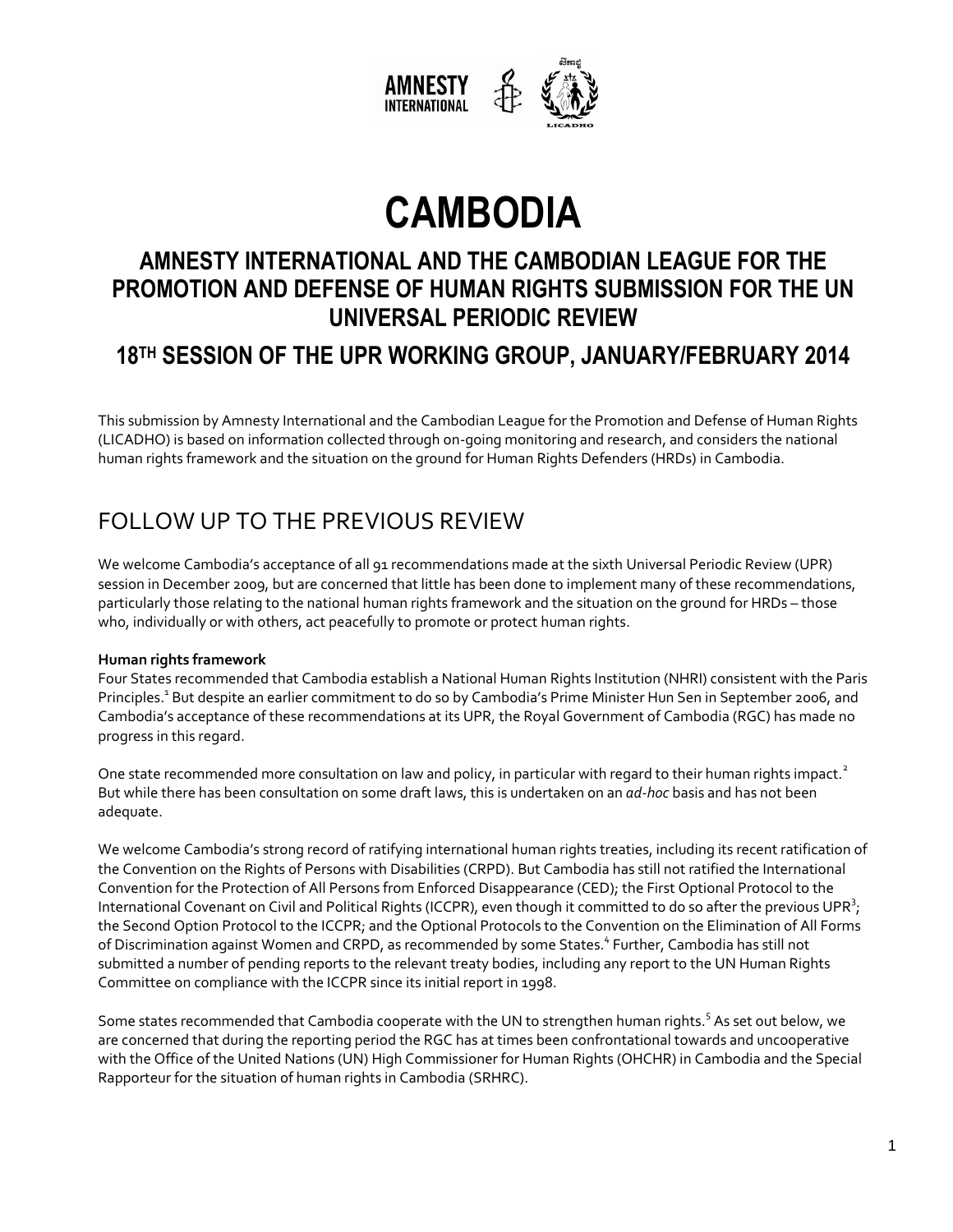#### **Human rights situation on the ground - HRDs**

Seven states recommended greater respect for freedom of expression, 6 but respect for freedom of expression has deteriorated since the previous UPR. In addition, a further nine states recommended better protection of HRDs and facilitation of their work;<sup>7</sup> however, we are particularly concerned that HRDs – including land and housing rights activists from urban, rural and indigenous communities; those in grassroots groups and informal groups; those in associations and NGOs; trade unionists; journalists; and parliamentarians – continue to face threats, harassment, legal action and violence, including killings, for promoting and protecting human rights.

Despite Cambodia's acceptance of no less than 13 recommendations to end forced evictions,<sup>8</sup> land and housing rights activists continue to be targeted in the context of a continuing crisis over land, with forced evictions, land disputes and land grabbing affecting thousands of people.

The RGC continues to control the justice system, and rule of law in the country remains very weak. The justice system is used to persecute HRDs and curtail their work and rights. This is despite Cambodia's support of 11 recommendations on reform to ensure the independence of the judiciary and to strengthen the rule of law.<sup>9</sup> In addition, Cambodia also supported five recommendations to harness the work of the Extraordinary Chambers in the Courts of Cambodia, including to strengthen the national justice system, $^{10}$  but apparent political interference is jeopardizing the tribunal's potential in this regard.

### THE NATIONAL HUMAN RIGHTS FRAMEWORK

There are many gaps in Cambodia's human rights framework, both in terms of national infrastructure and law, and ratification of international human rights treaties and cooperation with the UN.

#### **National infrastructure and law**

Cambodia's Constitutional Council is the supreme body through which citizens including HRDs should be able to challenge the constitutionality of laws and state decisions affecting their constitutional rights, including human rights. But the procedures involved in making such challenges either deter or prevent citizens from accessing the Council, which is not independent from the RGC. Someone wishing to make such a challenge must convince either the King, the Prime Minister, the Senate President, the National Assembly President, one tenth of National Assembly members, or one quarter of Senators to make a submission.<sup>11</sup>

Articles 147-149 of Cambodia's Constitution provide for an annual National Congress, to be chaired by the King, which would allow citizens including HRDs to raise concerns to be addressed by the RGC. However, the National Congress has never been convened. In May 2013, a National Assembly member of the ruling Cambodian People's Party (CPP) informed the SRHRC that the RGC intended to remove the National Congress from the Constitution.<sup>12</sup>

Both the National Assembly and the Senate have a Human Rights and Complaints Reception Committee, and the RGC has its own Human Rights Committee. Although these bodies are able to conduct investigations, they have yet to take action to protect and contribute to redress for victims of human rights abuses including HRDs, or to help bring perpetrators to justice. All three committees are widely regarded as being controlled by the RGC.

Cambodia's courts suffer from corruption and remain under RGC control. They are used to persecute HRDs and effectively grant impunity to perpetrators of human rights abuses against HRDs. The Supreme Council of Magistracy, the body constitutionally-mandated to investigate "delinquent judges", is also controlled by the RGC, and generally fails to punish delinquent judges including those who appear to make decisions based on external influences.<sup>13</sup>

Cambodia ratified the Optional Protocol to the Convention against Torture (OPCAT) in April 2007, but has yet to establish an independent National Preventative Mechanism as OPCAT requires. We recognize the RGC's compliance with some of its obligations under OPCAT, including allowing independent groups to visit and monitor prisons.

The shortcomings and lack of independence of those state institutions in Cambodia that should play a role in protecting and promoting human rights underscore the importance of establishing an independent NHRI. But there appears to be no recent progress in this regard, as referenced above.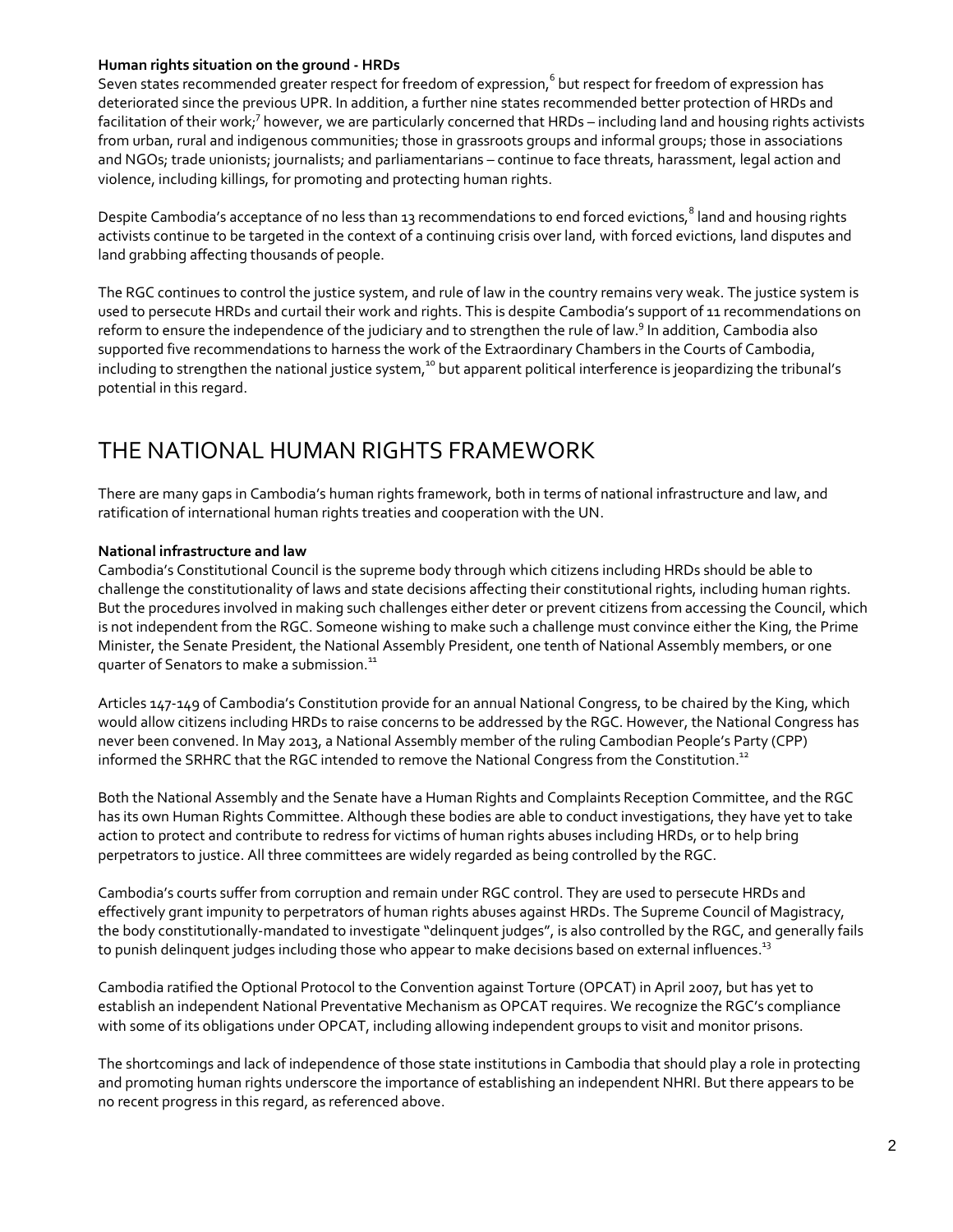With regard to gaps in national law, the SRHRC recommended in his September 2010 report to the UN Human Rights Council that new laws on the status of judges and prosecutors and on the organization and functioning of the courts be put in place to help ensure that the justice system functions independently. New laws should also be introduced to ensure freedom of information; and around protecting HRDs' work.<sup>14</sup>

A number of laws – including Cambodia's Criminal Code – contain provisions that have been or may be used to restrict HRDs' work by curtailing freedom of expression and related rights (see also below).

We commend the RGC's decision to suspend passing the draft Law on Associations and Non-Governmental Organizations (LANGO), which would have mandated registration for civil society groups and allowed the RGC to control the financing, status and activities of such groups. The draft law is still looming over Cambodia's civil society and HRDs and should be abandoned.

The RGC often fails to consult with civil society including HRDs on draft legislation and does not disclose many of its legislative initiatives. For example, there has been no consultation on the project launched in June 2012 by Prime Minister Hun Sen to allocate land titles to people living inside state forests, and on economic and other land concessions.

Further, we are concerned that legislation that has the potential to impact on human rights is often approved without adequate debate in the National Assembly, which is dominated by the ruling party. In an extreme example, a new law criminalizing denial of Khmer Rouge crimes – the Law Against Non-Recognition of the Crimes Committed During the Democratic Kampuchea Period – was passed by the National Assembly with little debate and after all opposition members had been expelled from the National Assembly for joining the newly-merged opposition party, the Cambodian National Rescue Party.<sup>15</sup>

#### **International human rights treaties and cooperation with the UN**

We welcome OHCHR's presence in Cambodia and the RGC's acceptance of technical support from OHCHR in some areas. But we are concerned by reports that Cambodia's Prime Minister Hun Sen informed the UN Secretary-General in October 2010 that he wanted OHCHR in Cambodia closed and the representative of the UN High Commissioner for Human Rights removed. 16

We also welcome the SRHRC's mandate. However, the RGC has not demonstrated a willingness to implement most of the SRHRC's recommendations. After refusing to meet with the SRHRC during his December 2012 visit, RGC representatives met with him in May 2013. But the Prime Minister did not meet him, and associations affiliated with the ruling party orchestrated protests against his work.<sup>17</sup>

Further, we are concerned that the Special Rapporteur on the Independence of Judges and Lawyers has still not been given permission to visit Cambodia, even though a request to visit has been pending since 2006, and Cambodia had expressed support to grant such a request during its last UPR.<sup>18</sup> The Special Rapporteur on Freedom of Assembly and Association and the Special Rapporteur on Human Rights Defenders have also requested to visit Cambodia, but permission has yet to be granted.

At the regional level, in November 2012, Cambodia and the other member states of the Association of Southeast Asian Nations (ASEAN) adopted the ASEAN Human Rights Declaration, despite serious concerns that it falls short of international standards. The ASEAN Intergovernmental Commission on Human Rights continues to fail to investigate or take other action against human rights violations in ASEAN member states including Cambodia.

# THE HUMAN RIGHTS SITUATION ON THE GROUND – HRDS

The *Declaration on the Right and Responsibility of Individuals, Groups and Organs of Society to Promote and Protect Universally Recognized Human Rights and Fundamental Freedoms* (the "Declaration on Human Rights Defenders"), adopted by the UN General Assembly in 1998, provides for the support and protection of HRDs. It does not create new rights but articulates the application of existing rights to HRDs' role and situation. Although not legally binding, the Declaration is based on rights enshrined in other international instruments, including the ICCPR to which Cambodia is a State party.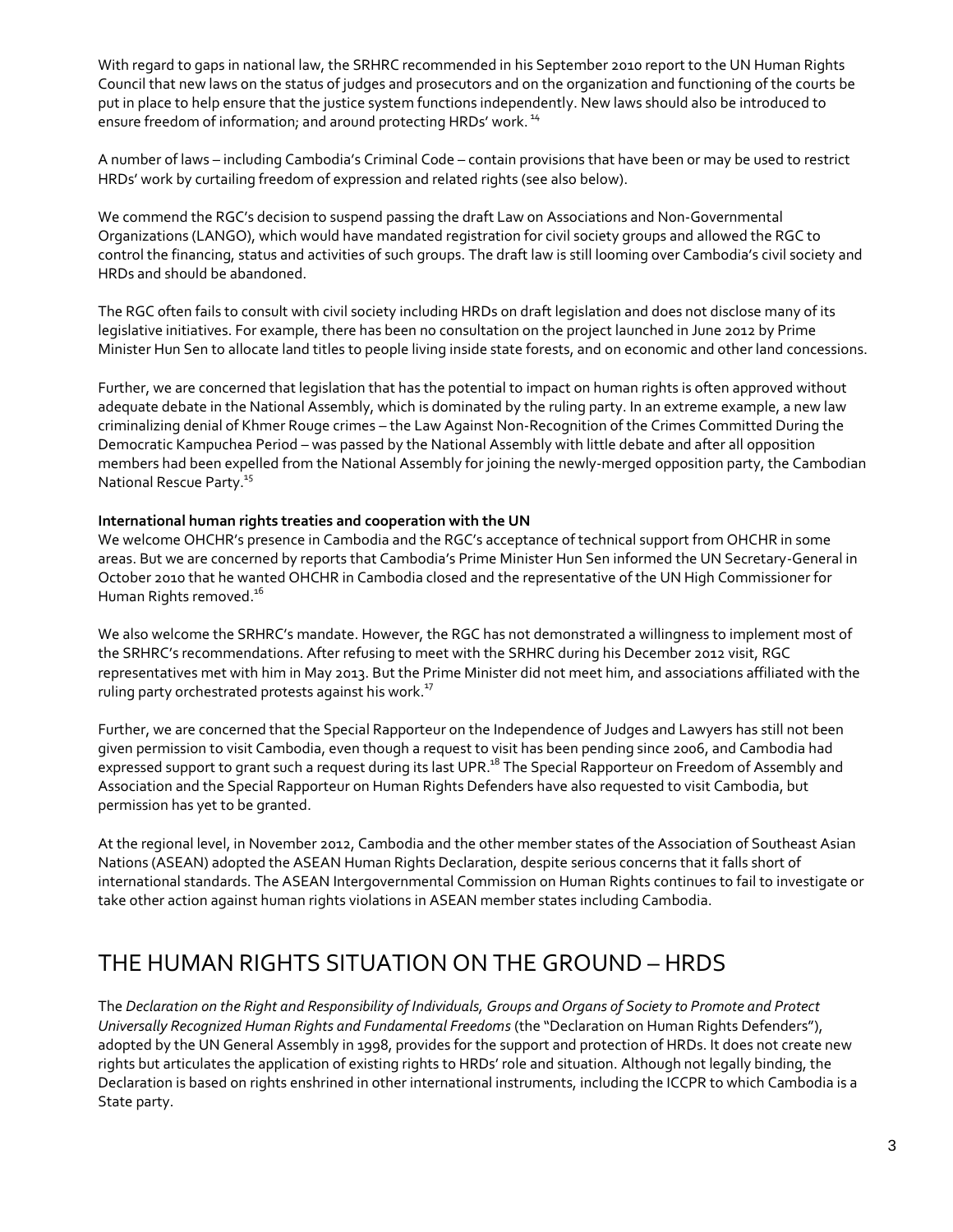The rights of HRDs include the right to seek the protection and realization of human rights; to conduct human rights work; to assemble peacefully; to seek and obtain information relating to human rights; and to make complaints about human rights.

The reporting period has seen a deterioration in the situation of HRDs and respect for their rights in Cambodia. Restrictive laws curtail their work and rights and they continue to face harassment and intimidation. Excessive force is used against HRDs when they assemble peacefully, and there have been death threats against and killings of HRDs. Judicial persecution of HRDs has reached new heights, with Cambodia's courts targeting HRDs while effectively granting impunity to those perpetrating human rights abuses against them. Some illustrative examples are provided below.

#### **Laws restricting the work of HRDs and their rights**

Despite Cambodia's acceptance of recommendations made by some States in the previous UPR to ensure that the Criminal Code complies with the ICCPR,<sup>19</sup> some provisions of the current Criminal Code have been or may be used to criminalize the peaceful exercise of the right to freedom of expression – provided at article 41 of Cambodia's Constitution - and the work of HRDs.

The current Criminal Code came into force in December 2010, and several of its articles contain vague language referring to "defamation", "insults" and "incitement" which can be and are misused to obstruct/punish the legitimate activities of HRDs. Article 305 on "defamation" prohibits any comment made in bad faith and likely to injure a person or institution. Article 307 prohibits public "insults"; however, this term is not defined. Both the crimes of "defamation" and "insult" carry the potential of substantial fines, and a convicted person may be imprisoned if unable to pay the fine. Article 495 vaguely defines "incitement" as incitement to commit a crime or incitement to "disturb social security".<sup>20</sup> "Incitement" carries a prison sentence of up to two years. Article 502 criminalizes "insults of public officials" – any act directed at a public official that affects the "dignity of a person." This provision appears to criminalize any act that a public official might interpret as hurting their feelings. Article 522 and 523 on the publication of comments intended to influence a court or on criticizing a judicial decision could be used to criminalize HRD's public advocacy around the justice system and may deter lawyers from speaking about their cases.

There are many examples of provisions in the former and current criminal codes being used to criminalize freedom of expression in the reporting period.

- In June 2009, after an unfair trial, the Phnom Penh Municipal Court sentenced journalist Hang Chakra, editor-inchief of the opposition-affiliated *Khmer Machas Srok* newspaper, to one-year imprisonment and a large fine for "disinformation" under the previous UN Transitional Authority in Cambodia (UNTAC) Criminal Code. His newspaper had published articles that alleged corruption within the office of Deputy Prime Minister Sok An. Amnesty International considered him a prisoner of conscience.<sup>21</sup>
- In August 2009, after an unfair trial, the Phnom Penh Municipal Court convicted opposition Sam Rainsy Party (SRP) parliamentarian Mu Sochua of defamation under the previous (UNTAC) Criminal Code for filing a complaint – also regarding defamation – against the Prime Minister. She had no legal counsel because her lawyer had withdrawn from the case after receiving threats of legal action for speaking about the case. Mu Sochua received a non-custodial sentence.<sup>22</sup>
- In May 2010, LICADHO employee Leang Sokchouen was arrested on charges of "disinformation" under the previous (UNTAC) Criminal Code for his alleged involvement in distributing anti-government pamphlets. He had never distributed any leaflets and the warrant used in his arrest was for another person. In August 2010, he was convicted and sentenced to two years in prison. He served his entire sentence.<sup>23</sup>
- In August 2011, the Phnom Penh Municipal Court convicted five people of "incitement", for distributing leaflets criticizing the RGC and land concessions.<sup>24</sup>

The Law on Peaceful Assembly came into force in 2009 and specifies onerous notification and approval requirements for demonstrations. The authorities often use the law to prohibit peaceful protests likely to be critical of the RGC, on grounds of security, safety or public order. The law requires photographs and identity information from organizers, and threatens criminal sanctions for organizers for vaguely defined transgressions by any participants. HRDs' right to peaceful assembly has repeatedly been violated in the reporting period. $25$ 

In August 2009, police broke up a peaceful march in support of SRP parliamentarian Mu Sochua, who was found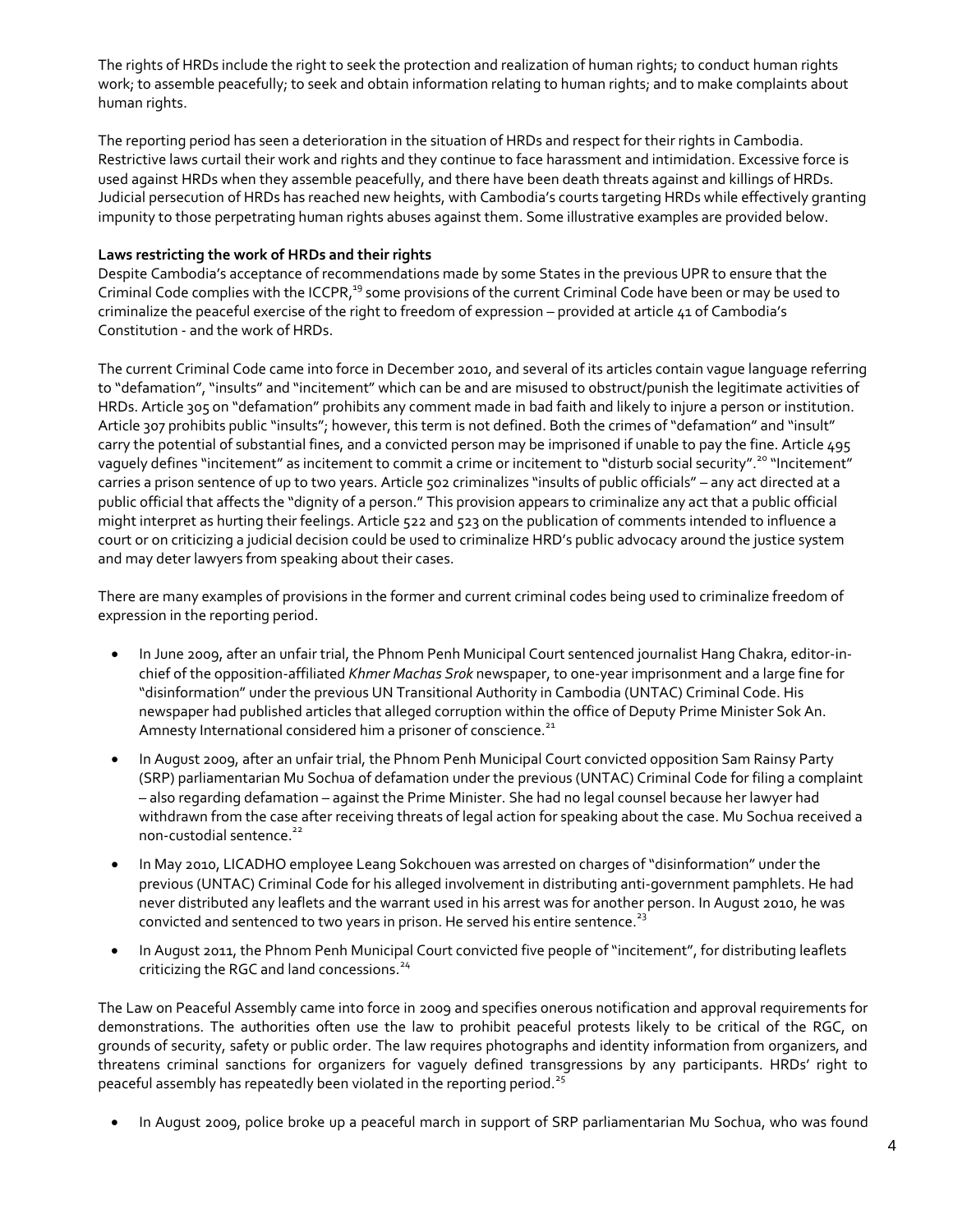guilty of defamation (see above). The RGC said that the protesters had failed to notify the authorities, labelling the march as illegal even though the Law on Peaceful Assembly had not yet been adopted meaning that there were no notification requirements.<sup>26</sup>

- In August 2011, around 300 mostly indigenous people from around Prey Lang forest gathered in Phnom Penh to raise awareness about the destruction of their traditional lands by businesses granted economic land concessions affecting the forest. Around 100 of them were briefly detained for distributing leaflets about their plight, which police claimed could "disrupt social order".<sup>27</sup>
- In July 2012, the authorities disrupted a training session on land rights organised in Ratanakiri province by the Cambodian Center for Human Rights and the Cambodian Human Rights and Development Association. According to the province's Deputy Governor, the intervention was justified because the organizers had failed to notify the authorities about the event. However, article 3 of the Law on Peaceful Assembly explicitly states that all educational activities for social interests are exempted from the notification requirement.<sup>28</sup>

An Anti-Corruption Law entered into force in August 2011 and several of its provisions threaten freedom of expression. Among others, article 41 on "Defamation and Disinformation" provides that a whistleblower is subject to imprisonment if the information he provides leads to an undefined "useless inquiry".<sup>29</sup>

We are also concerned that a new Law Against Non-Recognition of the Crimes Committed During the Democratic Kampuchea Period may be misused to criminalize criticism of the RGC and legitimate dissent by HRDs.

We are concerned that a number of other draft laws may be designed towards, or have the effect of, restricting the work of HRDs and their human rights.

Although the LANGO was not passed, this draft law remains a threat to the work of HRDs, as outlined above. In August 2011, the Ministry of Interior shut down temporarily the NGO *Sahmakum Teang Tnaut* (STT) without giving a legal reason. However, STT had recently published a report criticising the Asian Development Bank-sponsored compensation packages to families affected by the Phnom Penh railroad rehabilitation project.<sup>30</sup> This incident raised fears about how the LANGO would be used to control and limit the activities of civil society organizations.

A fourth version of the draft Law on Trade Unions, presented by the authorities to a limited group of stakeholders in September 2011, includes some worrying provisions on burdensome registration and reporting requirements, and hefty fines for ill-defined "improper conduct".<sup>31</sup>

We are also concerned that a draft Law on the Management and Use of Agricultural Land, purportedly intended to promote sustainable agricultural development, contains provisions which make it a crime for anyone to contravene the provisions of the law or to hinder any person performing his or her duties under the law.<sup>32</sup> Such provisions could be used against HRDs advocating around issues related to agricultural development.

A long-rumoured Cyber Law, a draft of which has not been released, is looming over civil society and HRDs, who increasingly rely on the Internet to disseminate and receive information, communicate, coordinate and promote human rights. Although the RGC claims that such a law is necessary for national security reasons, recent incidents show that it is more likely intended to silence critics. For example, in January 2011, all blogs hosted by the domain Blogspot, including several blogs critical of the RGC, were blocked by most Cambodian Internet providers.<sup>33</sup>

#### **Harassment and intimidation of HRDs**

The Cambodian authorities often resort to threats, harassment and intimidation of HRDs to prevent them from enjoying their rights and undertaking their legitimate work to promote and protect human rights.

 The case of Buddhist monk and Martin Ennals award winner, the Venerable Luon Sovath, illustrates the hurdles HRDs face. In August 2010, during a peaceful gathering outside Siem Reap Provincial Court in support of Chi leaders of the Kreng community, religious authorities, escorted by police officers, harassed Luon Sovath. They accused him of violating Monk Proclamation No. 403/07 which prohibits monks from participating in demonstrations that disturb the public order. The villagers formed a circle around the monk to protect him and prevent his possible arrest. Later, as he left, traffic police intercepted the vehicle he was travelling in, but some villagers again protected him. On another occasion, in May 2011, during a peaceful protest by people from around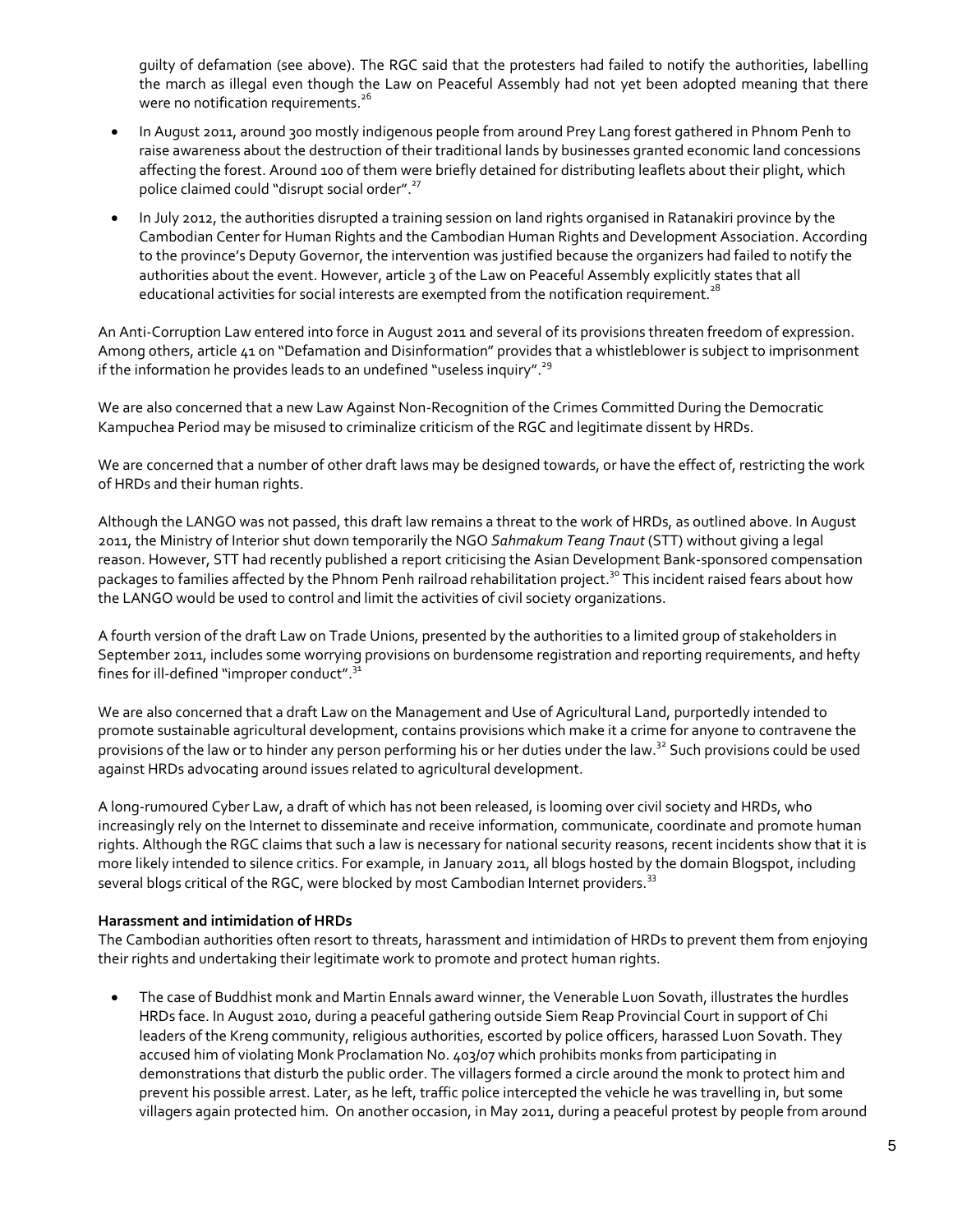Prey Lang forest, he had to be escorted away by human rights groups as the authorities threatened to arrest him. Most recently, in May 2012, plain-clothed police and monks abducted him at a peaceful protest by the Boeung Kak Lake community in Phnom Penh. Luon Sovath was detained for a day at Botum pagoda and then given the choice of signing a document agreeing to stop his human rights activism or face defrocking, arrest and criminal prosecution. He was eventually released later that night after he signed an altered document. Anonymous threats against him and harassment by police officers continue to this day, and he has been banned from staying at pagodas throughout the country.<sup>34</sup>

 In March and November 2012, the authorities disrupted grassroots network associations and local, regional and international NGOs from holding workshops and events around the ASEAN summits on a range of human rights issues. Apparently under instructions from the authorities, guesthouses refused to allow participants to stay, venues cancelled events, and the police monitored workshops and other events.<sup>35</sup>

#### **Excessive force against peaceful protestors**

The onerous provisions of the Law on Peaceful Assembly requiring prior notifications and approval are repeatedly used to ban peaceful protests. The authorities often employ excessive force to disperse peaceful protests by HRDs and others, sometimes leading to injuries or death. The perpetrators for these abuses are rarely brought to justice.

- In March 2009, security forces shot at unarmed villagers in Chi Kreng district, Siem Reap province, injuring at least four. The villagers were protesting against the loss of disputed farmland. Police arrested at least nine of the villagers, and two were subsequently convicted of robbery for attempting to harvest their rice on the disputed  $land.<sup>36</sup>$
- In October 2010, during the UN Secretary-General's visit to Cambodia, a group of over 100 police officers violently dispersed a group of 50 protesters, who had gathered to seek the Secretary-General's intervention in the on-going Boeung Kak Lake land dispute. Activist Suong Sophorn was badly beaten by the police and fell unconscious due to a serious head injury; video footage shows him being dragged and beaten even after he lost consciousness.<sup>37</sup>
- In May 2011, military and police officers violently dispersed around 1,000 garment factory workers in Phnom Penh and members of the Free Trade Union of Workers during a peaceful strike and demonstration over unpaid wages.<sup>38</sup>
- In January 2012, security guards shot at peaceful land protesters in Snuol District, Kratie province, injuring four people.<sup>39</sup>
- In February 2012, then town Governor Chhouk Bandith shot and severely injured three garment workers during a demonstration in Bavet town, Svay Rieng province. The workers were asking for increased wages and improved working conditions. Although Chhouk Bandith admitted to firing his weapon during the demonstration, he was charged and convicted only for unintentionally causing injuries, and was sentenced to just 18 months' imprisonment. He failed to attend his trial in June 2013 and has yet to be arrested.<sup>40</sup>

#### **Death threats and killings**

Death threats, attempted killings and murders of HRDs have been recorded in the reporting period. However, the perpetrators of these crimes often remain unidentified and are rarely brought to justice.

- In April 2010, two men attempted to shoot land rights activist Sim Mey in Battambang province. Two days later, fellow community representative Pich Sophon was shot dead by three unidentified men. He had been involved in a dispute between his village, the Royal Cambodian Armed Forces and a private company.<sup>41</sup>
- In July 2011, an unidentified gunman opened fire on the home of land rights activist Kun Eng in Siem Reap province. Fortunately, neither Kun Eng nor his family members were injured.<sup>42</sup>
- In April 2012, the village chief entered the home of evicted railway community activist Ros Bopha. He was armed with a gun and shouted threats, but she had already fled the scene. However, the village chief came back a few days later with some of his supporters and threw rocks at her house and shouted at her.<sup>43</sup>
- In April 2012, Chut Wutty, a well-known environment activist and Director of the Natural Resource Protection Group, a Cambodian NGO that campaigns against the destruction of the country's forests, was shot dead in Koh Kong province. The military officer who reportedly shot him was also killed in the incident. The investigation and subsequent trial were flawed.<sup>44</sup>
- In September 2012, journalist Hang Serei Oudom was found dead in the trunk of his car. He had previously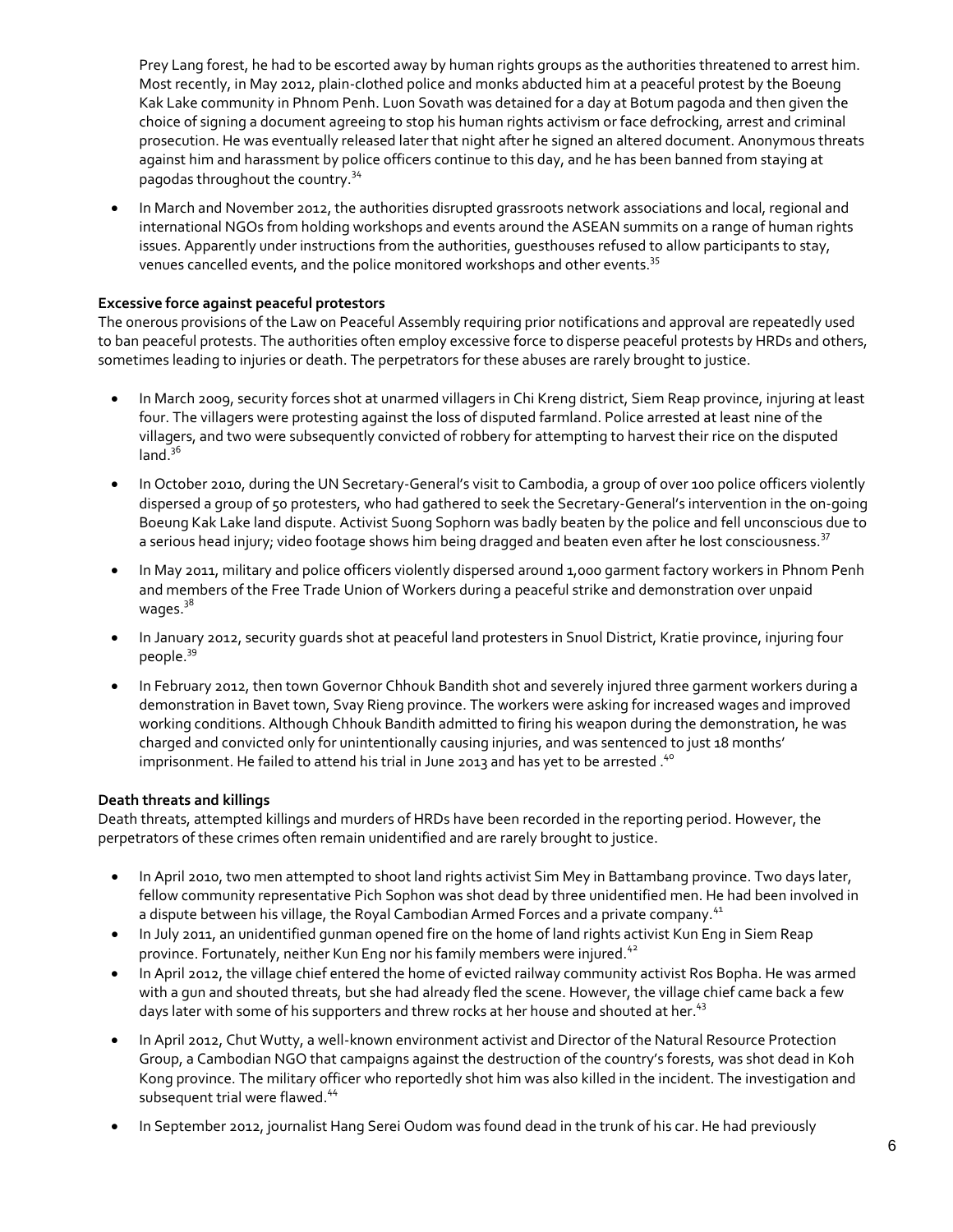exposed the links between local elites and illegal logging and forest crimes in Ratanakiri province.<sup>45</sup>

#### **Judicial persecution**

The courts are used to persecute HRDs, while those perpetrating human rights abuses against HRDs, enjoy impunity.

The spurious charges levelled against HRDs vary, but often include defamation, incitement, illegal occupation of land, destruction of property, trespassing or forging documents around land disputes. There are indications that the authorities may now be shifting towards using trumped-up charges against HRDs that are unrelated to their human rights work, such as assault and drug trafficking. In some cases, HRDs are arrested and then released on bail, while others are forced to thumb-print statements promising to cease their activism. Often, charges are brought and not acted on, but never dropped, and remain a lever to coerce HRDs into ceasing their activism. In other cases, HRDs are arrested and detained, tried on spurious charges and sentenced to prison terms. Convictions are rendered despite a lack of evidence, and most of the trials do not meet international standards of fairness and impartiality. Such judicial persecution removes HRDs from their communities, associations, NGOs, trade unions and others groups. It also deters other HRDs from continuing their activism, for fear of being arrested and imprisoned.

- In August 2009, You Sos Maly, a representative of villagers from Ou Khom village, Sdao commune, Samlot district in Battambang province who were involved in a land dispute with a businessman, was arrested for failure to appear in court and trespassing on private property. He was detained overnight and questioned at the provincial court the following morning. In exchange for his release, he thumb-printed a document agreeing to give the disputed village land to the businessman and cease his activism.<sup>46</sup>
- After her family and others in Bos village, in Oddar Meanchey province, were forcibly evicted in October 2009, Hoy Mai tried to appeal to the authorities, but was arrested and detained for eight months. She was released but despite promises she was not given a new plot of land, leaving her and her children homeless and destitute.<sup>47</sup>
- In June 2011, trade union leader Sous Chantha was convicted for distributing drugs and sentenced to 10 months' imprisonment. Two months of his sentence were suspended and, as he had already spent nine months in pre-trial detention, he was then released. The charges against him were believed to be unfounded and intended to deter him and others from advocating for labour rights.<sup>48</sup>
- In May 2012, 16 families from Phnom Penh's Boeung Kak Lake area, where thousands of families have been forcibly evicted, staged a peaceful protest. The authorities arrested 13 women, including some of the key community representatives. The women were charged, tried, convicted and sentenced in a grossly unfair trial that lasted just three hours. The Phnom Penh Municipal Court denied the women's lawyers' request for the case file, for a delay to allow the preparation of the defence, and to call witnesses to testify. All the women were found guilty of "obstructing public officials" and "illegally occupying state land" and sentenced to two-and-a-half-years in prison, although for some their sentence was partially suspended.<sup>49</sup> Amnesty International considered them to be prisoners of conscience. After a campaign by the community and local NGOs, and international pressure, the women were released on appeal in June 2012 with their sentences suspended.
- In July 2012, Beehive independent radio station owner Mam Sonando was arrested and accused of various charges relating to inciting an insurrection and furthering a so-called secessionist movement in Kratie province's Broma village. The villagers were involved in an on-going land dispute with a company granted an economic land concession. In May 2012, military forces laid siege to the village, shooting and killing a 14-year-old girl. In a public speech, Prime Minister Hun Sen called for Mam Sonando's arrest. Mam Sonando had never been to Broma, but just before the Prime Minister's speech, he had broadcast a report about a complaint submitted at the International Criminal Court accusing RGC officials of crimes against humanity by displacing thousands of people through forced evictions. Despite a wholesale lack of evidence, the Phnom Penh Municipal Court convicted Mam Sonando of instigating an "insurrection", and sentenced him to 20 years' imprisonment. Amnesty International considered him a prisoner of conscience. The Appeals Court released him in March 2013, further to a local campaign and international pressure, changing the charges to clearing forest land and suspending the remainder of a new five-year prison sentence.<sup>50</sup>
- In September 2012, Yorm Bopha, a representative from Phnom Penh's Boeung Kak Lake community, was arrested and detained for allegedly planning an assault. She and her husband were charged with intentional violence with aggravating circumstances, and convicted in an unfair trial on 27 December 2012. During the trial, witness testimonies were inconsistent and there was a lack of credible evidence. Bopha's non-activist husband was given a suspended prison sentence and released, while she was sentenced to three years in prison.<sup>51</sup> The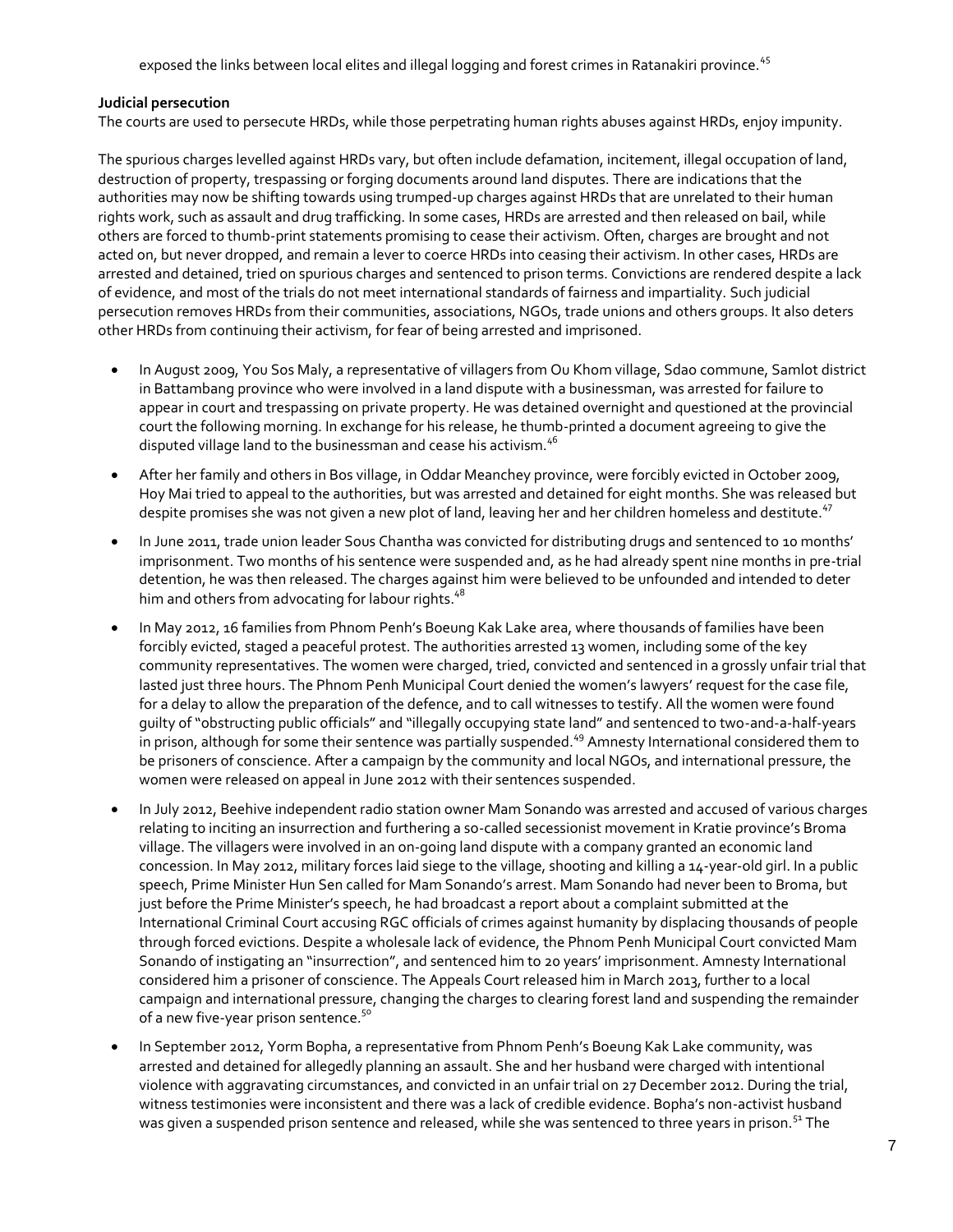convictions were upheld on appeal in June 2013, while one year of Bopha's sentence was suspended. Amnesty International considers her a prisoner of conscience.

The courts effectively grant impunity for perpetrators of human rights violations, including against HRDs.

 In December 2012, the Appeal Court upheld the 20-year sentences against Born Samnang and Sok Sam Oeun who were wrongly convicted of the killing of trade union leader and HRD Chea Vichea in 2004 despite the lack of evidence. The real killers of Chea Vichea have never been brought to justice.

### RECOMMENDATIONS FOR ACTION BY THE STATE UNDER REVIEW

Amnesty International and LICADHO call on the RGC to:

#### **HUMAN RIGHTS FRAMEWORK**

#### **National infrastructure and law**

- Implement the framework for judicial reform set out in the September 2010 report by the Special Rapporteur for the situation of human rights in Cambodia, including to pass and implement laws to ensure the justice system functions independently. The RGC must free the law enforcement and justice system from political control and corruption;
- Establish an independent National Preventative Mechanism as required by OPCAT, as recommended in the previous review cycle and accepted by Cambodia;  $52$
- Establish a National Human Rights Institution, in accordance with the Paris Principles, as recommended in the previous cycle and accepted by Cambodia,<sup>53</sup>
- Consult properly on all legislation, ensuring adequate consultation with affected stakeholders including relevant sections of civil society, and proper scrutiny and debate in the National Assembly as recommended in the previous cycle and accepted by Cambodia.<sup>54</sup>

#### **International human rights treaties and cooperation with the UN**

- Ratify the First Optional Protocol to the ICCPR as promised after the previous UPR cycle, to allow individuals including HRDs to submit complaints to the Human Rights Committee around violations of the rights in the ICCPR.<sup>55</sup>
- Cooperate with the UN treaty bodies and satisfy Cambodia's reporting obligations, such as the submission of the second report to the Human Rights Committee, due since 2002, as recommended in the previous cycle and accepted by Cambodia.<sup>56</sup>
- Improve cooperation with the Special Rapporteur for the situation of human rights in Cambodia and the OHCHR in Cambodia, ensuring regular engagement with the same by senior RGC members.
- Approve the request for a visit by the Special Rapporteur on the Independence of Judges and Lawyers, as recommended in the previous cycle and accepted by Cambodia.<sup>57</sup> Also approve the requests for visits by the Special Rapporteur on Freedom of Peaceful Assembly and Association and the Special Rapporteur on Human Rights Defenders. Issue invitations to visit Cambodia to the Special Rapporteur on Freedom of Opinion and Expression and the Special Rapporteur on Adequate Housing.

#### **SITUATION ON THE GROUND – HUMAN RIGHTS DEFENDERS AND FREEDOM OF EXPRESSION**

 Respect and protect the right of HRDs, including those working on economic, social and cultural rights, to conduct their work without hindrance, intimidation or harassment, in line with the UN Declaration on Human Rights Defenders, as recommended in the previous cycle and accepted by Cambodia.<sup>58</sup>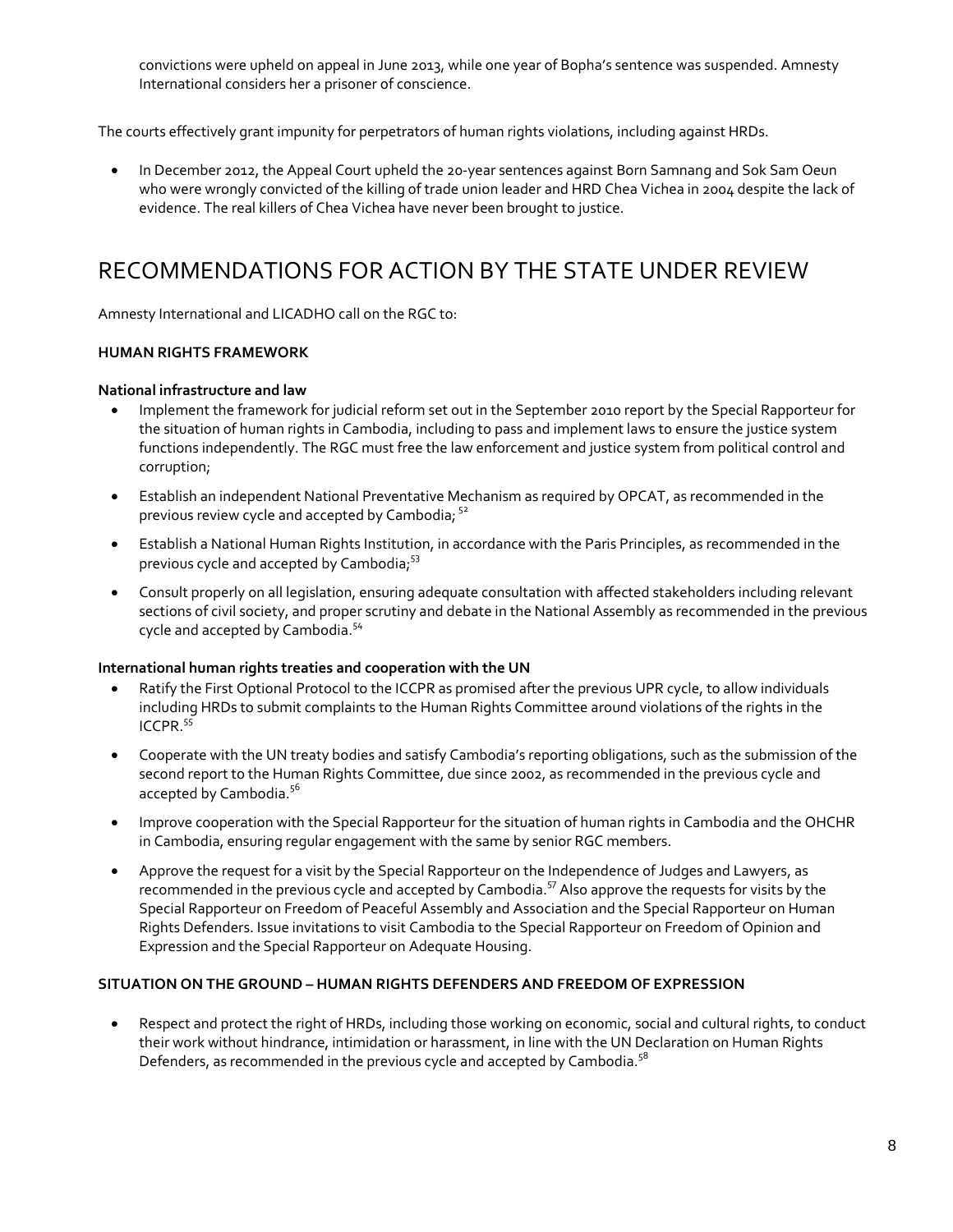#### **Laws restricting the work of HRDs and their rights**

 Ensure that the Criminal Code and other laws outlined above comply with Cambodia's Constitution and international human rights obligations, including to respect freedom of expression, association and peaceful assembly.

#### **Harassment and intimidation of HRDs**

Stop the harassment and intimidation of HRDs by the police and other authorities.

#### **Excessive force against peaceful protestors**

- End the use of excessive force against peaceful protestors.
- Issue clear guidelines to law enforcement officials on the rights to freedom of expression, assembly and association, in line with international standards, and inform law enforcement personnel, at all levels, of their obligations to respect and protect human rights, and make clear that they will be held accountable for human rights violations perpetrated by them.

#### **Death threats and killings**

- Publicly condemn attacks against human rights defenders, and make public commitments that human rights defenders and other individuals will not be arrested purely for engaging in the peaceful exercise of their rights to freedom of expression, association and assembly, as recommended in the previous cycle and accepted by Cambodia. 59
- Ensure that all human rights abuses against human rights defenders, including community representatives, lawyers and human rights monitors, are promptly, impartially and effectively investigated, and the suspected perpetrators brought to justice, as recommended in the previous cycle and accepted by Cambodia.  $^{6\circ}$

#### **Judicial persecution**

- End judicial persecution against HRDs, and focus instead on bringing to justice perpetrators of human rights violations against them.
- Immediately and unconditionally release HRDs imprisoned for their peaceful work and the exercise of their human rights, including prisoner of conscience Yorm Bopha.
- Ensure the release of those wrongfully convicted and imprisoned as scapegoats for attacks against HRDs, including Born Samnang and Sok Sam Oeun, who were wrongfully convicted and imprisoned for the killing of trade union leader Chea Vichea.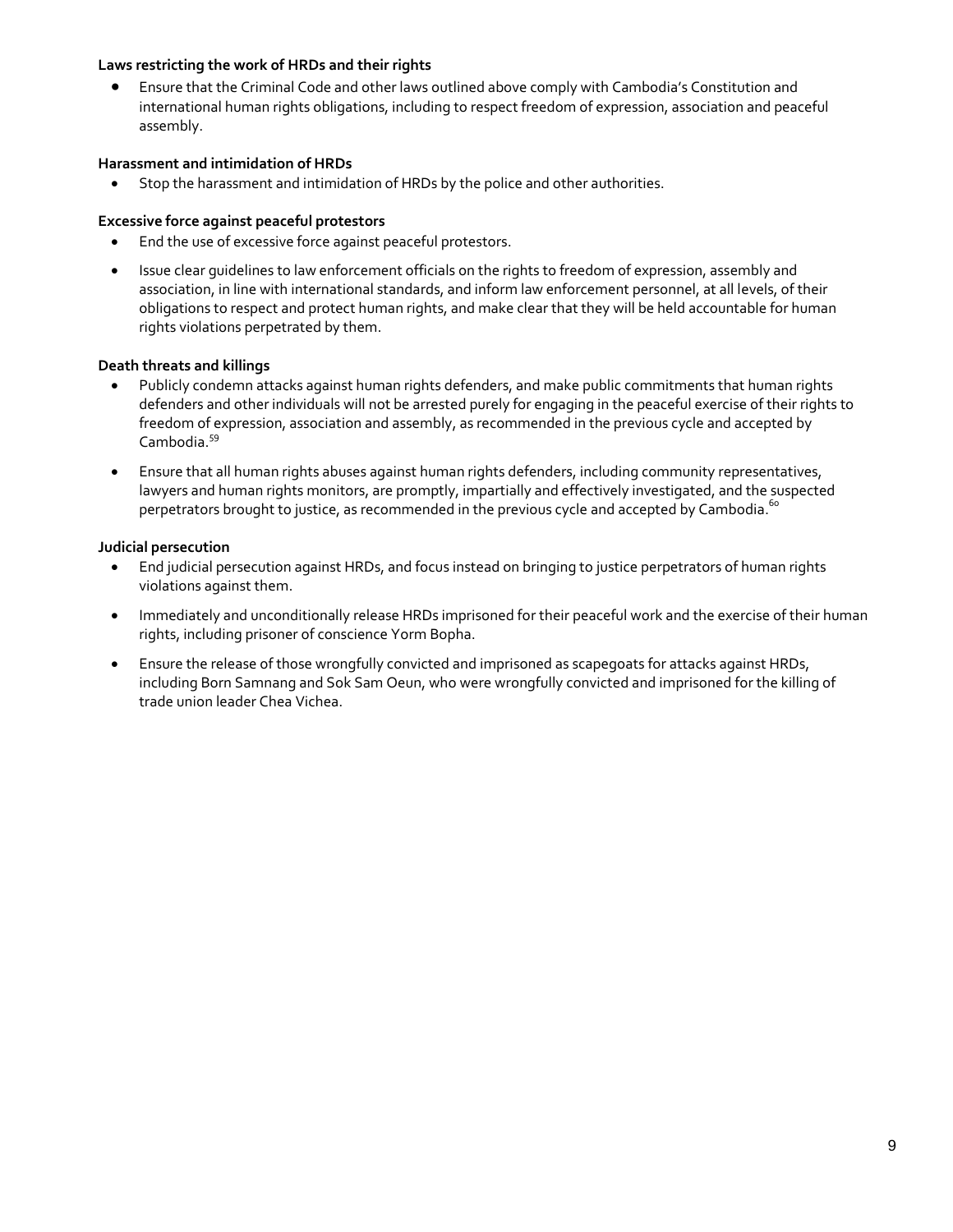#### **END NOTES**

 $\overline{\phantom{a}}$ 

<sup>1</sup> See A/HRC/13/4, recommendation 82.A-7: Expedite operationalization of an independent human rights institution in accordance with the Paris Principles (Pakistan); accelerate the steps currently under way for the establishment of a national human rights institution consistent with the Paris Principles (Egypt); continue its efforts to establish a national human rights institution in accordance with the Paris Principles, which would strengthen the human rights infrastructure within the country (Thailand); advance the process of establishing an independent national human rights institution in a pragmatic manner and in consultation with all relevant actors (Philippines);

 $^2$  Ibid, recommendation 82.6: Widen its consultation process on the development of policy, legislation and regulations to ensure that all legislative instruments are assessed as to their positive and negative impacts on human rights (United Kingdom); <sup>3</sup> See recommendation 82.1 (Brazil) and A-82.2 (Spain).

<sup>4</sup> See A/HRC/13/4, recommendation 82.1: Consider ratifying the International Convention for the Protection of All Persons from Enforced Disappearance (CED) and the Convention on the Rights of Persons with Disabilities (CRPD); the two Optional Protocols to the International Covenant on Civil and Political Rights (ICCPR); the Optional Protocols to the Convention on the Elimination of All Forms of Discrimination against Women and CRPD; and Convention No. 169 of the International Labour Organization, and accomplish the human rights goals set by Human Rights Council resolution 9/12 (Brazil). See recommendation 82.2: Sign and ratify CED and the Optional Protocol to the International Covenant on Economic, Social and Cultural Rights (ICESCR); ratify OPICCPR, OP-CEDAW and CRPD and its Optional Protocol (Spain). See recommendation A-3: Consider ratifying CRPD and ensuring its full implementation in domestic law (New Zealand); 82.4. Consider early ratification of OP-CEDAW, signed in 2001 (Slovakia). <sup>5</sup> See A/HRC/13/4, recommendation 82.90: Continue to cooperate with the United Nations and other international organizations to strengthen human rights in Cambodia (Lao People's Democratic Republic); elaborate an effective mechanism to facilitate cooperation with the relevant institutions of the United Nations (Hungary).

 $^6$  Ibid, 82.46: (a) Ensure that the freedom of expression and of the press guaranteed in the Constitution are effectively respected (Switzerland); See recommendation 82.48: (a) Commit itself to respecting freedom of expression and opinion for all, in particular for members of the opposition (Canada); (b) re-examine the modalities for lifting parliamentarian immunity to ensure that this practice does not contravene the principles of pluralism and respect for freedom of expression (France).

 $^7$  Ibid, 82.51: Strengthen efforts to protect freedom of expression and the right of all human rights defenders, including those working on land rights issues, to conduct their work without hindrance or intimidation, including by way of safeguarding freedom of assembly and association (Sweden). See recommendation 82.52: Facilitate the work of non-governmental organizations and other relevant civil society groups in the country (Italy). See recommendation 82.53: Develop a policy to protect human rights defenders (Brazil). See recommendation 82.54: (a) In line with a previous recommendation made by the Committee on Economic, Social and Cultural Rights, adopt effective measures to combat the culture of violence and impunity and to better protect human rights defenders, including indigenous leaders and peasant activists (Germany); (b) publicly speak out on reported cases of intimidation and violence – including murder – of trade unionists, the staff of non-governmental organizations and journalists and to ensure effective investigations and accountability for perpetrators (Austria); (c) effectively investigate and prosecute crimes and violations against human rights defenders and punish those responsible (Norway); (d) investigate and prosecute any attacks on – or false allegations in relation to – human rights defenders, in particular those working with communities to protect land, houses and access to natural resources and prevent forced displacement, an issue that has been reported on by the Special Rapporteur and the Committee on Economic, Social and Cultural Rights (Ireland). See recommendation 82.55: Adopt appropriate measures to disseminate widely and ensure full observance of the Declaration on Human Rights Defenders (Norway). See recommendation 82.58: Take all necessary measures to ensure that the trade union rights of workers in Cambodia are fully respected and that trade unionists are able to exercise their activities in a climate free of intimidation and risk to their personal security and their lives (United States).

 $^8$  Ibid, recommendation 82. 38: Take further measures to … address land issues … (Japan). See recommendation 82.62: Promote a legal framework that provides legal certainty in property matters, in particular land ownership and protection against forced evictions (Mexico). See recommendation 82.64: (a) Fully implement the 2001 land law and institute a moratorium on evictions until safeguards such as full compensation and access to basic services in resettlement areas can be guaranteed (Sweden); (b) adopt a moratorium on eviction until measures are taken to guarantee effective implementation of the 2001 law on land property and to deal with this problem in a more humane and dignified manner (Switzerland); (c) put an end to forced evictions, notably by improving the application of the land law of 2001, ensuring a better verification of land titles and guaranteeing strengthened protection of the population affected by the expropriations, which implies in particular prior consultations, a search for alternative solutions to expropriations, offers of re-housing and appropriate compensation of evicted persons (France). See recommendation 82.65: Continue to prioritize the issue of land evictions and to work with the Special Rapporteur to ensure an end to forced evictions and fulfil its obligations to respect and protect the human rights of all Cambodians, including individuals belonging to indigenous groups (Ireland). See recommendation 82.66: (a) Undertake a transparent and fair process to determine the conditions and procedures of involuntary relocation (Canada); (b) halt relocations of families to uninhabitable sites and consider evictions as a last recourse, as was requested by the Secretary-General (Germany); (c) develop an effective, transparent and fair resettlement policy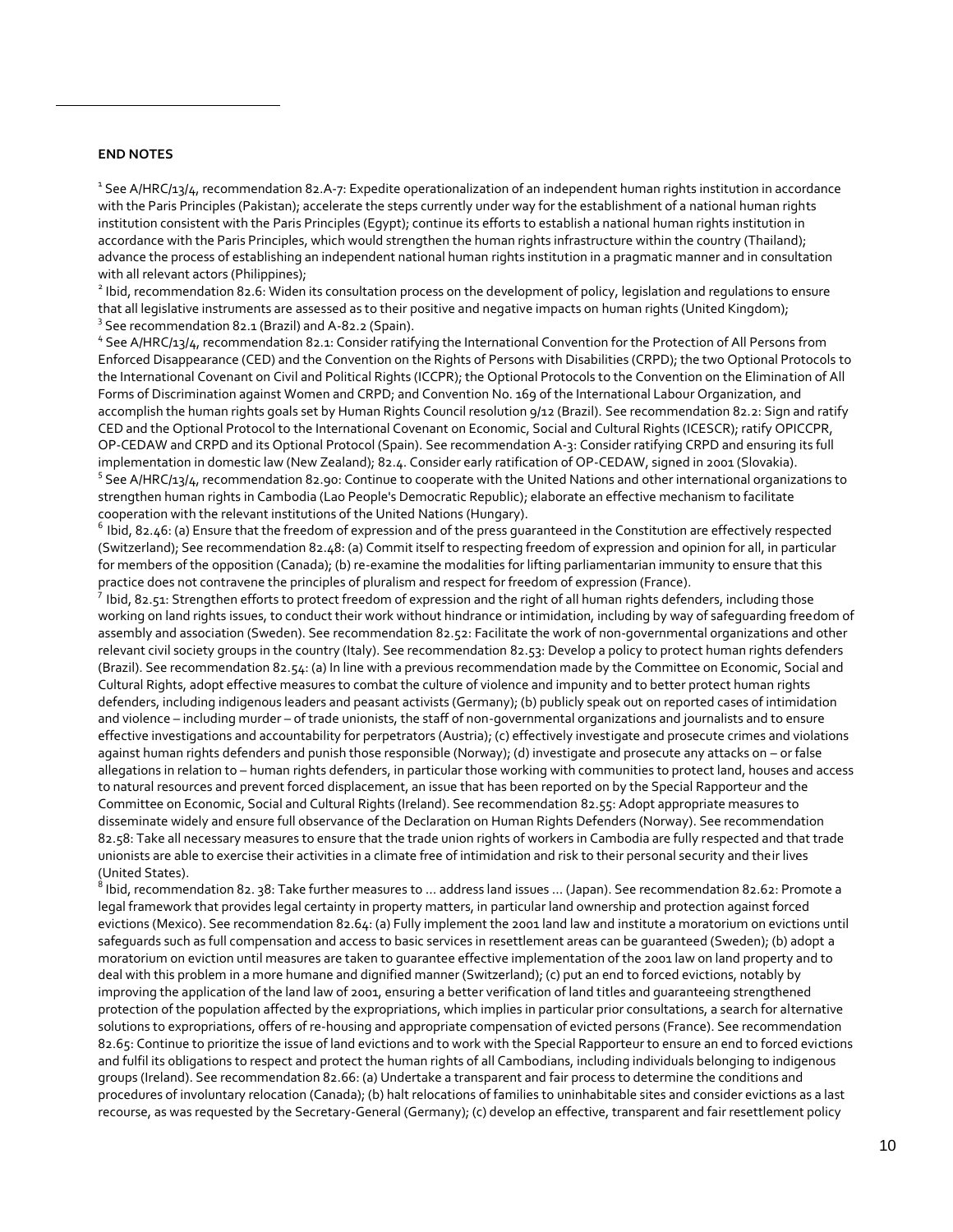and process that is based on national consultations and international best practice and suspend all planned resettlements until this framework is in place (United Kingdom); (d) increase efforts to ensure that evictions occur in compliance with the land law and that greater attention is paid to ensuring that communities relocated to resettlement sites have access to appropriate facilities, especially in urban areas (Australia); (e) work to advance the legal and policy framework on evictions, expropriations and resettlements and to ensure that those resettled have access to the necessary facilities and support (New Zealand). See recommendation 82.67: Adopt and implement a strict legislative framework on evictions and resettlement which ensures that evictions and relocations are legal, negotiated and fairly compensated (Austria). See recommendation 82.68: Enter into a dialogue with the civil society concerned with a view to addressing incidents of unlawful land-grabbing and evictions (Netherlands). <sup>9</sup> Ibid, 82.5: Continue legal and judicial reforms and harmonization of the laws with international human rights instruments (Morocco). See recommendation 82.34: Continue its efforts to promote and protect human rights and to strengthen good governance and respect for the rule of law (Indonesia); continue to strengthen the rule of law and good governance as a means to help enhance human rights promotion and protection within the country (Thailand). See recommendation 82.38: Take further measures to proceed with its judicial reform … (Japan). See recommendation 82.40: (a) Ensure the independence and impartiality of the judicial system (Sweden); (b) ensure the independence of the judiciary, without any political intervention (Switzerland); (c) strengthen mechanisms guaranteeing judicial independence, including fully empowering the Government anti-corruption unit to act against corruption within the judiciary (New Zealand); (d) intensify its efforts towards establishment of a fully independent, impartial and neutral judiciary, free from corruption in accordance with international standards, guaranteeing that all perpetrators of human rights violations are held accountable and nobody goes unpunished (Slovakia); (e) look for means to improve the remuneration system for judges to offer better guarantees of independence (Spain); See recommendation 82. 41: Complete the process of judicial reform and enact essential legislation such as a new penal code, an anti-corruption law and legislation to guarantee and safeguard the independence and impartiality of the court system, court personnel and judges in accordance with international standards (Norway). See recommendation 82.42: Adopt and enact the Law on the Status of Judges, the Amendment of the Law on the Organization and Functioning of the Supreme Council of Magistracy and the anti-corruption law in accordance with recommendations made by the Special Representative of the Secretary-General for human rights in Cambodia, the United Nations Development Assistance Framework and the Committee on Economic, Social and Cultural Rights, respectively, and create and adopt a code of conduct for judges, prosecutors and disciplinary councils, including disciplinary provisions (Israel). <sup>10</sup> Ibid, recommendation 82.43: (d) cooperate with the Extraordinary Chambers, the United Nations, international donors and civil society to develop a strategy aimed at ensuring that the national jurisdictions can benefit from the experience of the Extraordinary Chambers (Belgium); (e) take steps to ensure that the work of the Extraordinary Chambers, including the involvement of international judges working alongside Cambodian judges, is harnessed to contribute to the strengthening of the Cambodian judiciary (New Zealand).

 $\overline{\phantom{a}}$ 

 $^{\rm 11}$  See article 141 of the Cambodian Constitution, which states that the King, the President of the Senate, the President of the Assembly, the Prime Minister, 1/10 of the Senate members, 1/10 of the Assembly members or the courts, may ask the Constitutional Council to examine the constitutionality of a law after its promulgation, and that the citizens have the right to appeal against the constitutionality of laws following this aforementioned procedure.

<sup>12</sup> As reported by the Cambodia Daily, on May 21<sup>st</sup> 2013, "*UN Human Rights Envoy to Meet Hun Sen":* " Mr. Subedi and Mr. Vun also discussed the constitutional requirement that an annual national congress be held every December, which is to be presided over by the King and is supposed to enable the people to be directly informed on various matters of national interests and to raise issues and requests for the state authority to solve. The congress has never been held, and the government has indicated that it sees no use for it and wants to change the Constitution to remove the requirement."

<sup>13</sup> See the Report of the Special Rapporteur on the situation of human rights in Cambodia, Surya P. Subedi, submitted at the 15th session of the Human Rights Council, on September 16th 2010 (A/HRC/15/46).

<sup>14</sup> See the Report of the Special Rapporteur on the situation of human rights in Cambodia, Surya P. Subedi, submitted at the 15th session of the Human Rights Council, on September 16th 2010 (A/HRC/15/46).

<sup>15</sup> See joint statement "Cambodia's Legislature Dismantled on the Eve of the National Elections" by the Cambodian Center for Independent Media (CCIM), Cambodian Food and Service Worker Federation (CFSWF), Cambodia's Independent Civil-Servants Association (CICA), Cambodian League for the Promotion and Defense of Human Rights (LICADHO), Cambodian Worker Center for Development (CWCD), Cambodian Youth Network (CYN), Coalition of Cambodian Farmer Community (CCFC), Community Legal Education Centre (CLEC), Equitable Cambodia (EC), Farmer Development Association (FDA), Independent Democracy of Informal Economy Association (IDEA), Neutral and Impartial Committee for Free and Fair Election in Cambodia (NICFEC), People's Action for Change (PAC), Sahmakum Teang Tnaut (STT), The Cambodian NGO Committee on CEDAW (NGO-CEDAW) published on June 10th 2013.

<sup>16</sup> See press release by the International Federation for Human Rights (FIDH) "*The international community must stand by human*  rights in Cambodia", November 2<sup>nd</sup> 2010. "According to the information received, Cambodian Prime Minister Hun Sen asked Mr. Ban Ki-moon, the United Nations Secretary-General, on October 27, to remove Mr. Christophe Peschoux, the representative of the OHCHR in Cambodia, or the OHCHR office will have to be closed."

<sup>17</sup> As reported by the Cambodia Daily, on May 23<sup>rd</sup> 2013, "Subedi Protest Linked to CPP-Aligned Youth Group".

<sup>18</sup> See A/HRC/13/4, recommendation 82.21: Grant the request made by the Special Rapporteur on the independence of judges and lawyers in 2006, 2008 and 2009 to visit the country (Netherlands); approve the request for a visit by the Special Rapporteur on the independence of judges and lawyers (Norway); See recommendation 82.18: Consider issuing a standing invitation to United Nations human rights special procedures (Brazil); issue and implement a standing invitation to all special procedures (Czech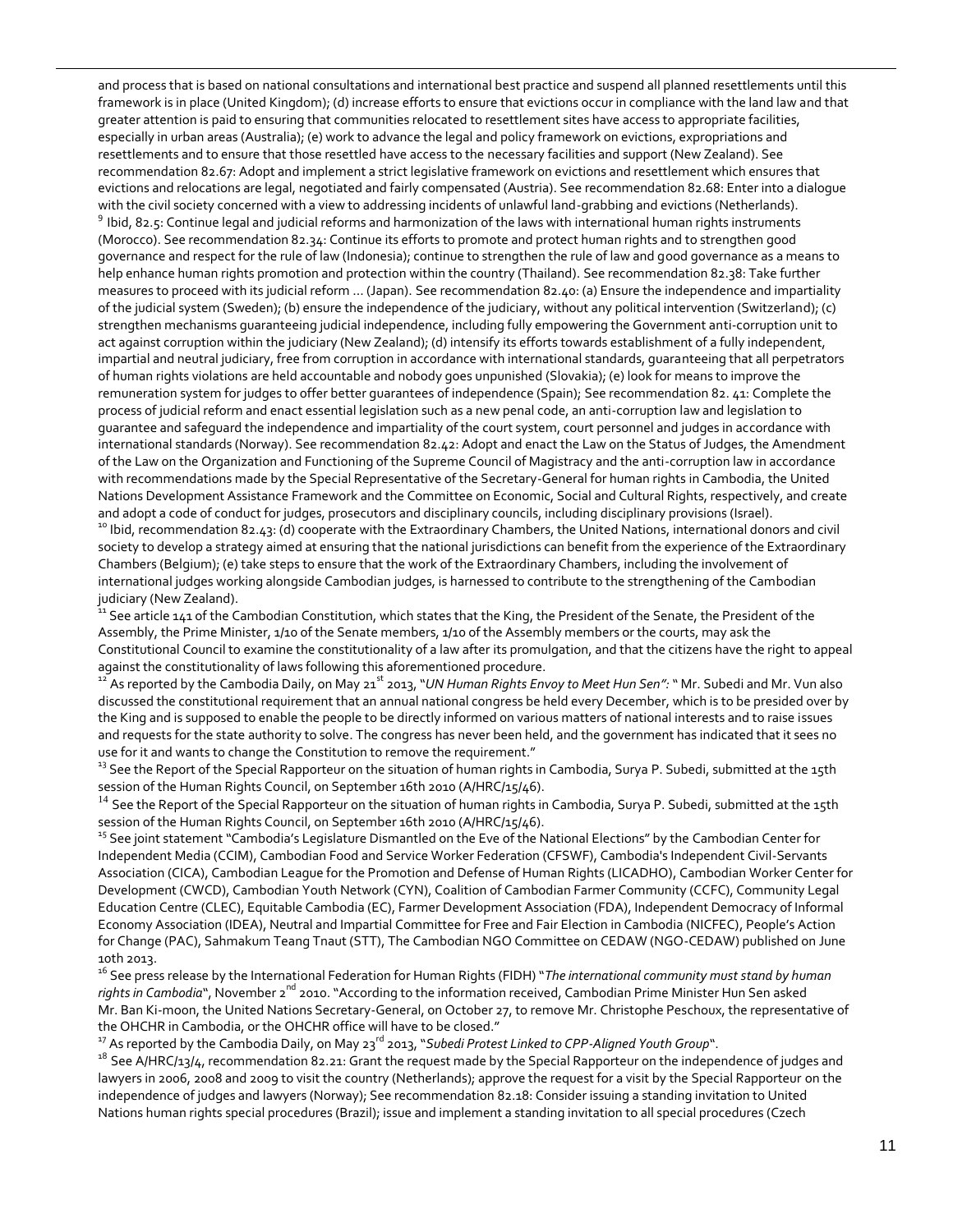Republic); issue a standing invitation to all Council special procedures (Slovakia); See recommendation 82.19: Consider favourably the request for visits by thematic mandate-holders (Norway).

<sup>19</sup> Ibid, recommendation 82.46: ... (b) review its newly adopted penal code with a view to ensuring its compliance with the permissible limitations to freedom of expression as stated in ICCPR (Czech Republic); … (e) define the scope of defamation and disinformation charges to ensure that these do not impinge on freedom of expression and give clear guidance to judicial officials so that these provisions do not result in a large number of cases where the charges are disproportionate (United Kingdom).

<sup>20</sup> See LICADHO's report "The Delusion of Progress: Cambodia's Legislative Assault on Freedom of Expression", October 2011.

<sup>21</sup> See Amnesty International's press release "Cambodia: Jailing of newspaper editor setback to free expression" published on June 30<sup>th</sup> 2009.

<sup>22</sup> See Amnesty International's Annual Report on Human Rights in the Kingdom of Cambodia for 2010. See also

<sup>23</sup> See LICADHO's report "Attacks and Threats Against Human Rights Defenders In Cambodia 2010-2012", published in December 2012.

<sup>24</sup> *Ibid.*

 $\overline{\phantom{a}}$ 

<sup>25</sup> See FIDH's "Analysis of the Law on Demonstrations Adopted by the National Assembly in October 2009", October 29<sup>th</sup> 2009.

<sup>26</sup> See LICADHO's report "Attacks and Threats Against Human Rights Defenders In Cambodia 2008-2009", published in September 2010.

<sup>27</sup> *Supra* note 23.

<sup>28</sup> *Ibid*.

<sup>29</sup> *Supra* note 20.

<sup>30</sup> *Supra* note 23.

 $31$  Article 66 and 81 of the fourth draft of the Trade Union Law, as of September 2011. Such actions include agitating for purely political purposes at the workplace, illegally blocking an entrance or exit gate, preventing non-striking workers from working and illegal striking.

 $32$  Article 54 of the Draft Law on the Management and Use of Agricultural Land, as of July 2012.

<sup>33</sup> *Supra* note 23.

<sup>34</sup> *Ibid*.

<sup>35</sup> *Ibid*.

<sup>36</sup> *Supra* note 26.

<sup>37</sup> *Supra* note 23.

- <sup>38</sup> *Ibid*.
- <sup>39</sup> *Ibid*.

<sup>40</sup> *Ibid*.

<sup>41</sup> *Supra* note 23.

<sup>42</sup> *Ibid*.

- <sup>43</sup> *Ibid*.
- <sup>44</sup> *Ibid*.

<sup>45</sup> *Ibid*.

<sup>46</sup> *Supra* note 26.

<sup>47</sup> See Amnesty International's Annual Report on Human Rights in the Kingdom of Cambodia for 2012.

<sup>48</sup> *Ibid*.

<sup>49</sup> *Supra* note 23.

<sup>50</sup> *Ibid*.

<sup>51</sup> *Ibid*.

 $52$  See A/HRC/13/4, recommendation 82.8: Build on progress towards the establishment of an independent national preventive mechanism with the necessary mandate and resources to fulfil its obligations under the Optional Protocol to the Convention against Torture and Other Cruel, Inhuman or Degrading Treatment or Punishment (Denmark).

 $53$  lbid, recommendation 82.7: Expedite operationalization of an independent human rights institution in accordance with the Paris Principles (Pakistan); accelerate the steps currently under way for the establishment of a national human rights institution consistent with the Paris Principles (Egypt); continue its efforts to establish a national human rights institution in accordance with the Paris Principles, which would strengthen the human rights infrastructure within the country (Thailand); advance the process of establishing an independent national human rights institution in a pragmatic manner and in consultation with all relevant actors (Philippines).

<sup>54</sup> Ibid, recommendation 82.6: Widen its consultation process on the development of policy, legislation and regulations to ensure that all legislative instruments are assessed as to their positive and negative impacts on human rights (United Kingdom).

<sup>55</sup> Ibid, recommendation 82.1: Consider ratifying the International Convention for the Protection of All Persons from Enforced Disappearance (CED) and the Convention on the Rights of Persons with Disabilities (CRPD); the two Optional Protocols to the International Covenant on Civil and Political Rights (ICCPR); the Optional Protocols to the Convention on the Elimination of All Forms of Discrimination against Women and CRPD; and Convention No. 169 of the International Labour Organization, and accomplish the human rights goals set by Human Rights Council resolution 9/12 (Brazil).

 $56$  Ibid recommendation 82.17: Submit its pending reports to the relevant treaty bodies (Pakistan).